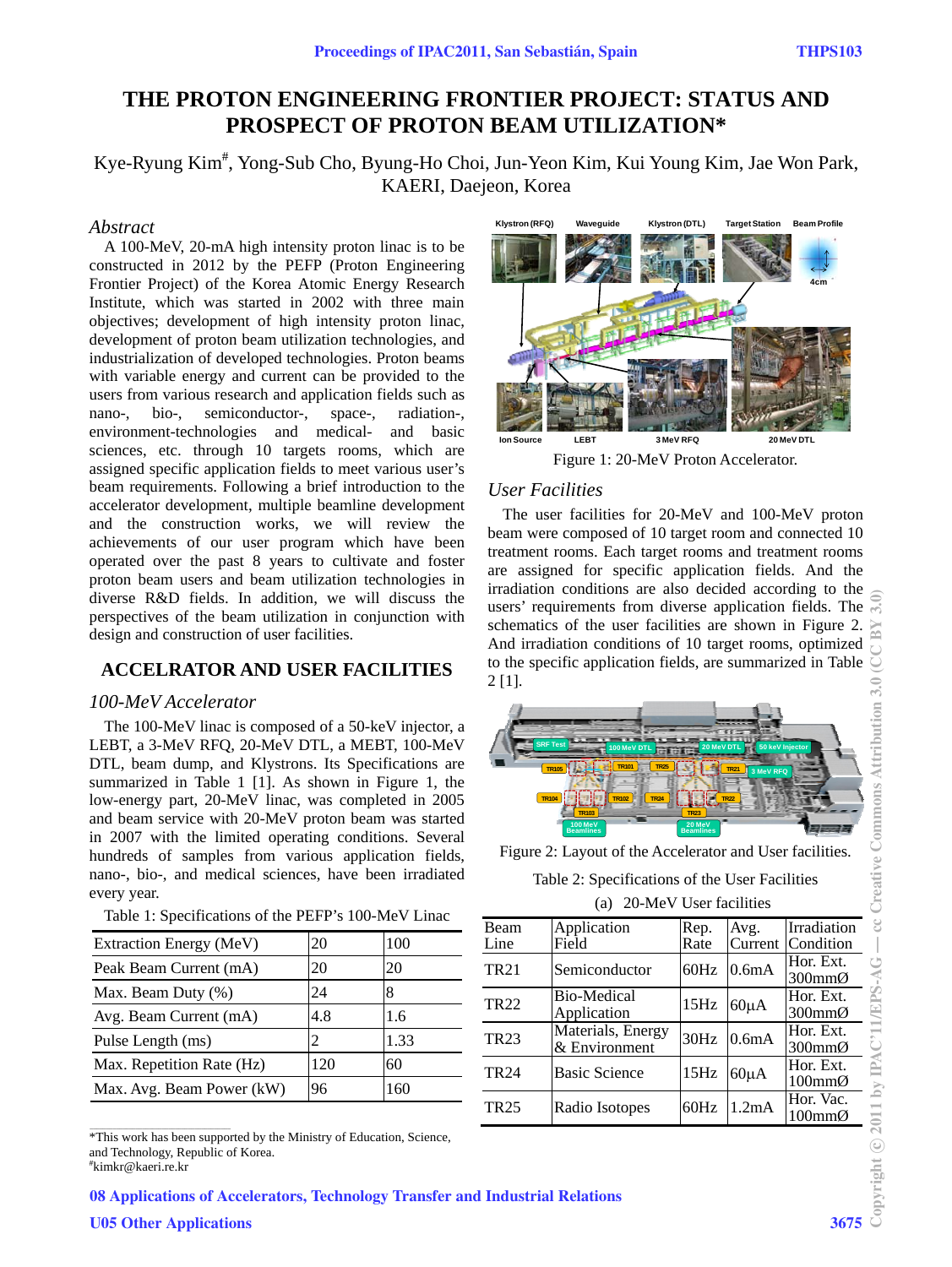| Beam              | Application                                      | Rep.               | Avg.    | Irradiation                                |
|-------------------|--------------------------------------------------|--------------------|---------|--------------------------------------------|
| Line              | Field                                            | Rate               | Current | Condition                                  |
| <b>TR101</b>      | Radio Isotopes                                   | 60Hz               | 0.6mA   | Hor. Ext.<br>$100 \text{mm}$ $\varnothing$ |
| TR102             | Medical Research<br>(Proton therapy)             | $7.5$ Hz $10\mu$ A |         | Hor. Ext.<br>$300 \text{mm}$ $\varnothing$ |
| TR <sub>103</sub> | Materials, Energy<br>& Environment               | 15Hz               | 0.3mA   | Hor. Ext.<br>$300 \text{mm}$ $\varnothing$ |
| <b>TR104</b>      | <b>Basic Science</b><br>Aero-Space tech.         | $7.5$ Hz $10\mu$ A |         | Hor. Ext.<br>$100 \text{mm}$ $\varnothing$ |
| <b>TR105</b>      | <b>Neutron Source</b><br><b>Irradiation Test</b> | 60Hz               | 1.6mA   | Hor. Vac.<br>$100 \text{mm}$ Ø             |

(b) 100-MeV User facilities

#### **BEAM UTILIZATION**

Every target rooms are assigned to specific application fields as mentioned above. The irradiation systems should be designed to meet the requirements of the users from prospective applications fields. In this section, we will show and explain the representative examples of the expected application fields for each target rooms.

#### Semiconductor (TR21)

Protons can make large number of defects inside the semiconductor passing through it, lose their energies by the interactions with atoms, and finally be stopped in specific range depending on their energies. Using these characteristics, we can improve the properties of power semiconductor devices, such as FRD (Fast Recovery Diode), IGBT (Insulated Gate Bipolar Transistor), BJT (Bipolar Junction Transistor), etc. The defects made inside the semiconductor by proton beam play roles of recombination centers, reduce the minority carrier lifetime, and contribute to the improvement of the speed and power consumption properties as shown in Figure 3. The reverse recovery time, minority carrier lifetime was reduced to 1/35 by proton beam irradiation compared to original one [2-4].



Figure 3: Reverse recovery time (a) without proton beam irradiation (b) with proton beam irradiation of  $(c)$  a 600-V and 5-A IGBT.

By using proton beam, we can fabricate SOI (Silicon On Insulator) or GOI (GaAs On Insulator) wafers and thin layer of compound semiconductor in the range from several tens-nm- to several  $\mu$ m-thickness. The thickness of the thin layer can be simply controlled by changing incident proton energy. Proton atoms stopped in a specific depth of semiconductor wafer, will be changed to the hydrogen gas bubble by heat treatment following the proton beam irradiation process. By using low energy oproton beam less than 20 MeV, can be utilized for micromachining of the semiconductor and TLA (Thin Layer Activation).

For these kinds of applications, irradiation area should be larger than 6". For mass production and high economics, the higher flux is the better considering total dose range is  $1E+15-5E+17/cm^2$ .

### Materials, and Nano Sciecnes (TR23 & TR103)

Metal nano particles, silver, gold, and platinum, can be synthesized by using proton beam irradiation instead of the chemical process. These metal nano particles can be utilized as catalyst materials for fuel cell and as pharmaceuticals for medical applications. The silver nano particles synthesized with different conditions are shown in Figure 4 [5-6]. The size and shape of the nano particles are dependent on the irradiation conditions and composition ratio of the silver aqueous solutions.



Figure 4: Silver Nano Particle Synthesized by Proton Beam Irradiation; (a) Continuous Beam, (b) Pulsed beam.

### Aero-Space Applications and Nuclear Physics  $(TRI04)$

Increasing the interest on the space radiation, the necessity of space radiation simulation facility also has been increased accordingly. The NASA has been operating the Space Radiation Laboratory at the BNL and many institutes have their own facilities to test the device and materials for space applications. Recently the interests are extended to the biological effects on the human and animals, test facility for space application became essential one to promote the R&D of the satellite and space technologies. These facilities can be utilized for nuclear physics, performance test and calibration of the radiation detectors.

The Figure 5 shows that test results of the control board for the satellite developed by the private company and to be exported to abroad.



Figure 5: (a) Radiation Test Results of (b) OBC Processor.

#### Bio- & Medical Sciences (TR22 & TR102)

The photon, X-ray and gamma-ray, have been to be used for the development of valuable new genetic resources, plants, vegetables, flowers, micro-organism,

08 Applications of Accelerators, Technology Transfer and Industrial Relations **U05 Other Applications**